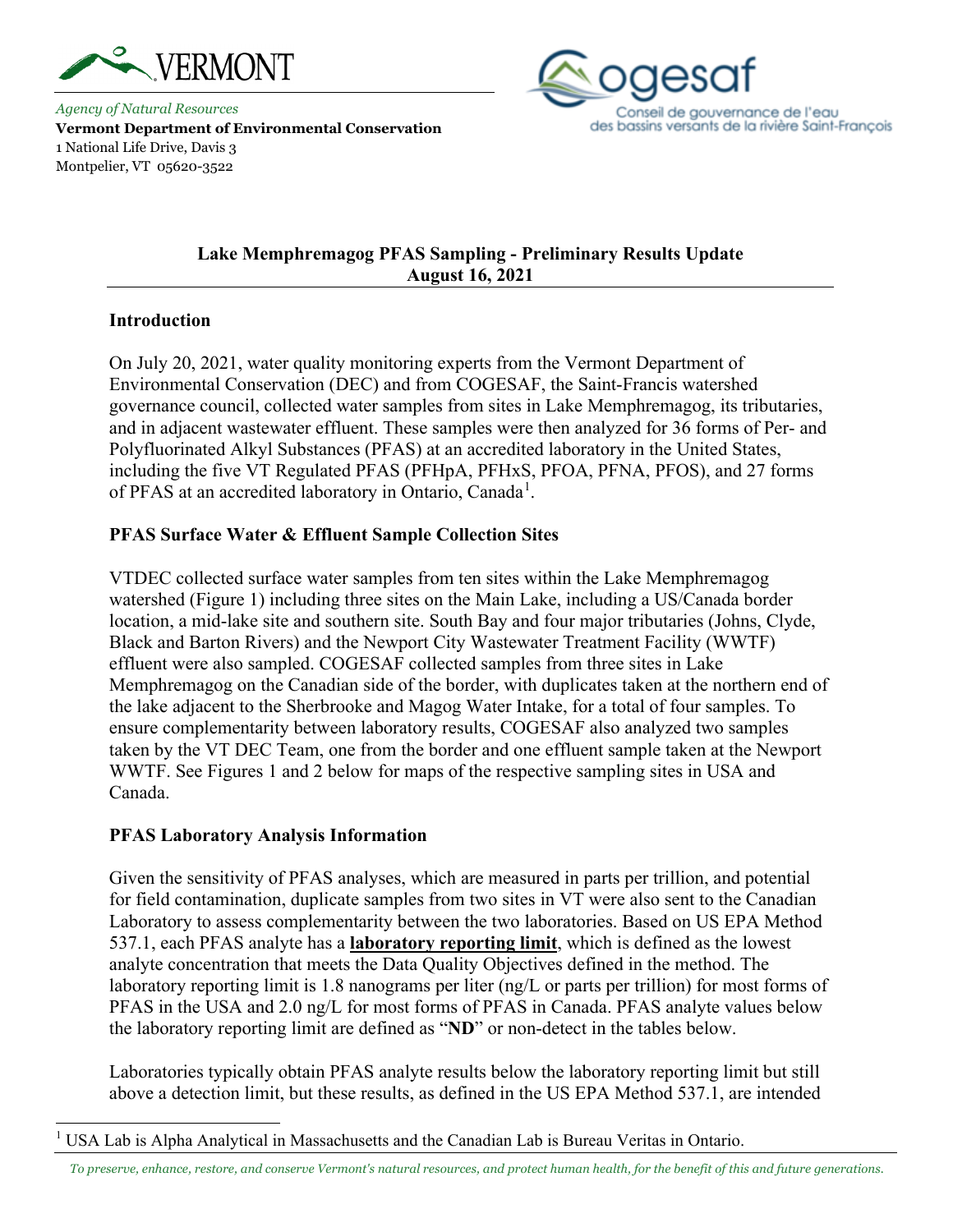for statistical determination of laboratory equipment precision, and not to produce "accurate quantitation" for the purposes of results reporting. Therefore, VT DEC received some PFAS results for samples above the detection limit but below the laboratory reporting limit, and the results presented below are only results above the laboratory reporting limits as per EPA guidelines.

## **Lake and Tributary Preliminary Results**

Please note that these results are *only preliminary* and two additional rounds of sampling will be conducted in August and September, after which a complete analysis and report with a more detailed interpretation of findings will be produced by VT DEC and COGESAF.

Lake and Tributary water samples analyzed for PFAS show concentrations below detection limits for all sites samples, with two exceptions, a value of 2.81 ng/L for PFOS in the main lake (USA) and a value of 2.22 ng/L for PFBA at the mouth of the John's River. See Tables 1 and 2 below for results from the USA and Table 3 for results from Canada. These very low concentrations are consistent with PFAS surface water concentrations found in remote areas worldwide, and concentrations found in atmospheric precipitation. The analysis of duplicates taken at the border by the VTDEC Team resulted in identical results (Table 4), suggesting adequate lab complementarity for surface water samples. These values are well below the VT drinking water guidance of 20 ng/L (sum of five analytes).

*Table 1. Surface Water PFAS concentrations (ng/L) for the 5 Vermont regulated PFAS at VT Lake Memphremagog sites, collected 7/20/2021*

|              |               |            | IMain Lake - Main Lake - Main Lake - JJohns R. - |            | South Bay - Black R. - |           | Black R. - | Barton R. - $Clyde R. -$ |                | Clyde R. - |
|--------------|---------------|------------|--------------------------------------------------|------------|------------------------|-----------|------------|--------------------------|----------------|------------|
| Site         | <b>Border</b> | Mid        | <b>South</b>                                     | mouth      | Center                 | Imouth    | labove     | <b>Imouth</b>            | <b>I</b> mouth | above      |
| Analytes     | Site 1        | Site 2     | Site 3                                           | Site 4     | Site 5                 | Site 6    | Site 7     | Site 8                   | <b>Site 9</b>  | Site 10    |
| PHFpA        | <b>ND</b>     | <b>ND</b>  | <b>ND</b>                                        | <b>ND</b>  | <b>ND</b>              | <b>ND</b> | IND        | <b>ND</b>                | IND            | <b>IND</b> |
| <b>PFHxS</b> | <b>ND</b>     | <b>ND</b>  | <b>ND</b>                                        | <b>ND</b>  | <b>ND</b>              | <b>ND</b> | IND        | <b>ND</b>                | IND            | <b>IND</b> |
| <b>PFOA</b>  | 'ND           | <b>IND</b> | <b>ND</b>                                        | <b>ND</b>  | <b>ND</b>              | <b>ND</b> | IND        | <b>ND</b>                | IND            | <b>IND</b> |
| <b>PFNA</b>  | <b>ND</b>     | <b>ND</b>  | <b>ND</b>                                        | <b>ND</b>  | <b>ND</b>              | <b>ND</b> | IND        | <b>ND</b>                | <b>IND</b>     | <b>IND</b> |
| <b>PFOS</b>  | <b>ND</b>     | $2.81$ ND  |                                                  | <b>IND</b> | <b>ND</b>              | <b>ND</b> | IND        | <b>ND</b>                | IND            | <b>IND</b> |

*Table 2. Surface Water PFAS detections (ng/L) for the 36 PFAS compounds at VT Lake Memphremagog sites, collected 7/20/2021 (NB: if an analyte is not shown, the value is nondetect or ND)*

|                 | Main Lake - Main Lake |           | - Main Lake - Johns R. - |           | South Bay - Black R. - |               | Black R. - | Barton R. - | Clyde R. - | Clyde R. - |
|-----------------|-----------------------|-----------|--------------------------|-----------|------------------------|---------------|------------|-------------|------------|------------|
| Site            | <b>Border</b>         | Mid       | South                    | mouth     | Center                 | <b>Imouth</b> | above      | mouth       | mouth      | above      |
| Analytes        | Site 1                | Site 2    | Site 3                   | Site 4    | Site 5                 | Site 6        | Site 7     | Site 8      | Site 9     | Site 10    |
| PHFpA           | ND.                   | <b>ND</b> | <b>ND</b>                | <b>ND</b> | <b>ND</b>              | <b>ND</b>     | IND        | ND.         | IND.       | <b>ND</b>  |
| PFHxS           | ND                    | ND.       | <b>ND</b>                | <b>ND</b> | <b>ND</b>              | <b>ND</b>     | ND)        | <b>ND</b>   | <b>ND</b>  | <b>ND</b>  |
| <b>PFOA</b>     | ND.                   | <b>ND</b> | <b>ND</b>                | <b>ND</b> | <b>ND</b>              | <b>ND</b>     | IND        | <b>ND</b>   | IND.       | <b>ND</b>  |
| <b>PFNA</b>     | ND.                   | <b>ND</b> | <b>ND</b>                | <b>ND</b> | <b>ND</b>              | <b>ND</b>     | ND)        | <b>ND</b>   | IND.       | <b>ND</b>  |
| <b>PFOS</b>     | ND.                   | $2.81$ ND |                          | <b>ND</b> | <b>ND</b>              | <b>ND</b>     | IND        | <b>ND</b>   | <b>ND</b>  | <b>ND</b>  |
| PFBA            | ND.                   | <b>ND</b> | <b>ND</b>                | $2.22$ ND |                        | <b>ND</b>     | IND        | <b>ND</b>   | <b>ND</b>  | <b>ND</b>  |
| PFPeA           | ND.                   | <b>ND</b> | <b>ND</b>                | <b>ND</b> | <b>ND</b>              | <b>ND</b>     | <b>IND</b> | <b>ND</b>   | <b>ND</b>  | <b>ND</b>  |
| <b>PFBS</b>     | ND.                   | ND.       | <b>ND</b>                | <b>ND</b> | <b>ND</b>              | <b>ND</b>     | <b>IND</b> | <b>ND</b>   | <b>ND</b>  | <b>ND</b>  |
| PFHxA           | ND.                   | ND.       | <b>ND</b>                | <b>ND</b> | <b>ND</b>              | <b>ND</b>     | <b>IND</b> | ND          | <b>ND</b>  | <b>ND</b>  |
| <b>FOSA</b>     | ND.                   | ND.       | <b>ND</b>                | <b>ND</b> | <b>ND</b>              | <b>ND</b>     | <b>IND</b> | <b>ND</b>   | <b>ND</b>  | <b>ND</b>  |
| <b>NMeFOSAA</b> | IND.                  | <b>ND</b> | <b>ND</b>                | <b>ND</b> | <b>ND</b>              | <b>ND</b>     | <b>IND</b> | <b>ND</b>   | IND.       | <b>ND</b>  |
| <b>NEtFOSAA</b> | <b>ND</b>             | <b>ND</b> | <b>ND</b>                | <b>ND</b> | IND.                   | <b>ND</b>     | <b>IND</b> | <b>ND</b>   | IND        | IND.       |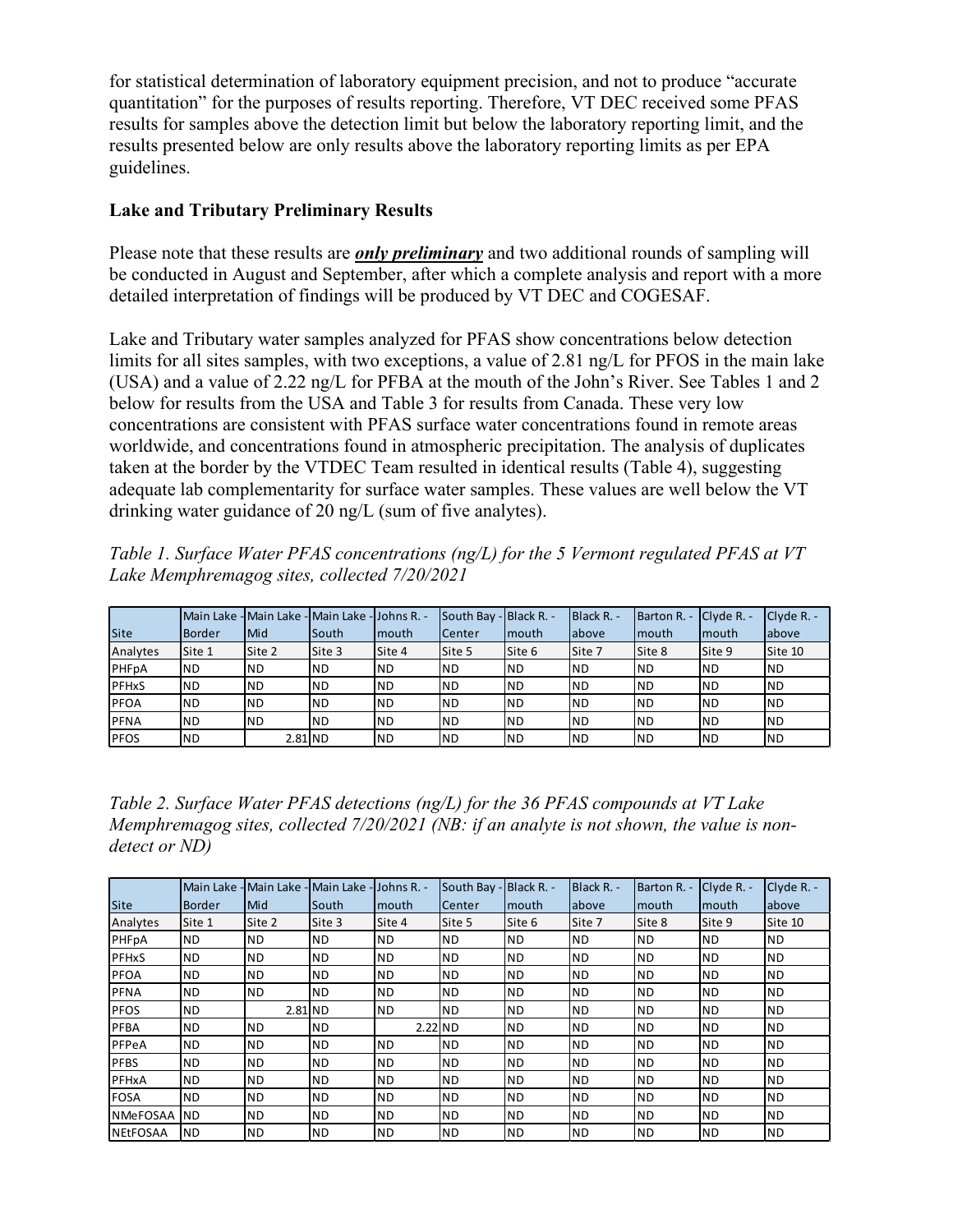|                                     | <b>Main Lake</b> | Main<br>Lake - | Main Lake | Main Lake  |
|-------------------------------------|------------------|----------------|-----------|------------|
| <b>Site</b>                         | - Border         | Central        | North #1  | - North #2 |
| Analytes                            | Site 94          | Site 91        | Prise #1  | Prise #2   |
| <b>EtFOSAA</b>                      | <b>ND</b>        | <b>ND</b>      | <b>ND</b> | <b>ND</b>  |
| Perfluorobutanoic Acid (PFBA)       | <b>ND</b>        | <b>ND</b>      | <b>ND</b> | <b>ND</b>  |
| Perfluoropentanoic Acid (PFPeA)     | <b>ND</b>        | <b>ND</b>      | <b>ND</b> | <b>ND</b>  |
| Perfluorohexanoic Acid (PFHxA)      | ND               | ND             | <b>ND</b> | ND         |
| Perfluoroheptanoic Acid (PFHpA)     | <b>ND</b>        | <b>ND</b>      | <b>ND</b> | <b>ND</b>  |
| Perfluorooctanoic Acid (PFOA)       | <b>ND</b>        | <b>ND</b>      | <b>ND</b> | <b>ND</b>  |
| Perfluorononanoic Acid (PFNA)       | <b>ND</b>        | <b>ND</b>      | <b>ND</b> | <b>ND</b>  |
| Perfluorodecanoic Acid (PFDA)       | <b>ND</b>        | <b>ND</b>      | <b>ND</b> | <b>ND</b>  |
| Perfluoroundecanoic Acid (PFUnA)    | <b>ND</b>        | ND             | <b>ND</b> | <b>ND</b>  |
| Perfluorododecanoic Acid (PFDoA)    | <b>ND</b>        | <b>ND</b>      | <b>ND</b> | <b>ND</b>  |
| Perfluorotridecanoic Acid (PFTrDA)  | <b>ND</b>        | <b>ND</b>      | <b>ND</b> | <b>ND</b>  |
| Perfluorotetradecanoic Acid(PFTeDA) | <b>ND</b>        | ND             | <b>ND</b> | <b>ND</b>  |
| Perfluorobutanesulfonic acid (PFBS) | ΝD               | <b>ND</b>      | <b>ND</b> | <b>ND</b>  |
| Perfluoropentanesulfonic acid PFPes | ND.              | <b>ND</b>      | <b>ND</b> | <b>ND</b>  |
| Perfluorohexanesulfonic acid(PFHxS) | <b>ND</b>        | <b>ND</b>      | <b>ND</b> | <b>ND</b>  |
| Perfluoroheptanesulfonic acid(PFHp) | ΝD               | ND             | <b>ND</b> | ND         |
| Perfluorooctanesulfonic acid (PFOS) | <b>ND</b>        | <b>ND</b>      | <b>ND</b> | <b>ND</b>  |
| Perfluorononanesulfonic acid (PFNS) | <b>ND</b>        | <b>ND</b>      | <b>ND</b> | <b>ND</b>  |
| Perfluorodecanesulfonic acid (PFDS) | ND               | ND             | <b>ND</b> | ND         |
| Perfluorooctane Sulfonamide (PFOSA) | ΝD               | <b>ND</b>      | <b>ND</b> | ND         |
| <b>MeFOSAA</b>                      | <b>ND</b>        | <b>ND</b>      | <b>ND</b> | <b>ND</b>  |
| 4:2 Fluorotelomer sulfonic acid     | <b>ND</b>        | <b>ND</b>      | <b>ND</b> | <b>ND</b>  |
| 6:2 Fluorotelomer sulfonic acid     | ND               | ND             | <b>ND</b> | ND         |
| 8:2 Fluorotelomer sulfonic acid     | <b>ND</b>        | <b>ND</b>      | <b>ND</b> | <b>ND</b>  |
| Hexafluoropropyleneoxide Dimer Acid | ND.              | <b>ND</b>      | <b>ND</b> | <b>ND</b>  |
| 4,8-Dioxa-3H-Perfluorononanoic Acid | <b>ND</b>        | <b>ND</b>      | <b>ND</b> | <b>ND</b>  |
| 9Cl-PF3ONS (F-53B Major)            | <b>ND</b>        | <b>ND</b>      | <b>ND</b> | <b>ND</b>  |
| 11Cl-PF3OUdS (F-53B Minor)          | ND               | <b>ND</b>      | <b>ND</b> | <b>ND</b>  |

*Table 3. Surface Water PFAS detections (ng/L) for the 27 PFAS compounds at Quebec Lake Memphremagog sites, collected 7/20/2021*

*Table 4. US / Canada Lab results for (5) VT Regulated PFAS (ng/L) for duplicate lake samples* 

| Site                    | Main Lake -<br>Border - USA<br>Lab | Main Lake -<br>Border -<br>Canadian Lab |
|-------------------------|------------------------------------|-----------------------------------------|
| Analytes                | Duplicate 1                        | Duplicate 2                             |
| PHFpA                   | <b>ND</b>                          | ND                                      |
| <b>PFH<sub>x</sub>S</b> | <b>ND</b>                          | ND                                      |
| <b>PFOA</b>             | <b>ND</b>                          | ND                                      |
| <b>PFNA</b>             | <b>ND</b>                          | <b>ND</b>                               |
| <b>PFOS</b>             | <b>ND</b>                          | ΝD                                      |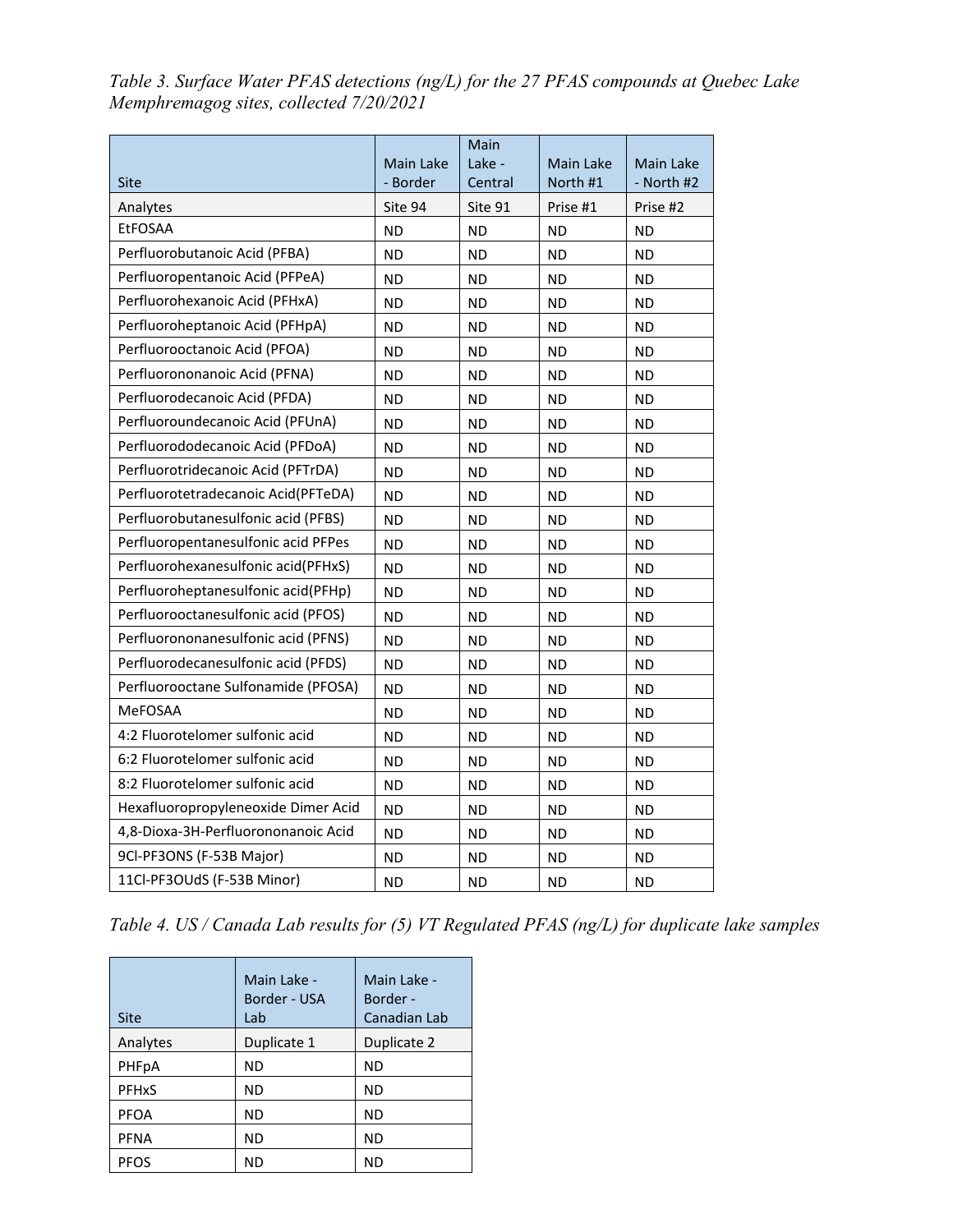#### **WWTF Effluent Results**

VT DEC collected wastewater effluent samples from the Newport WWTF, and duplicates samples were analyzed at both USA and Canadian labs to assess complementarity.

A total of ten PFAS analytes were detected in the Newport City WWTF effluent by the USA laboratory and a total of seven PFAS analytes were detected by the Canadian Laboratory. Effluent concentrations immediately become diluted when released into rivers, in this case the Clyde River, and when the total concentration of the USA laboratory PFAS values from the effluent are diluted based on values for low median monthly flow within the Clyde River, this effluent concentration **would be equivalent to a total of 2.5 ng/L (ppt) after mixing** for the sum of all PFAS detected. The result would be lower using the values from the Canadian laboratory as they detected fewer forms of PFAS.

Comparison of wastewater effluent results shows one result where inter-laboratory complementarity is below expectations; specifically, the PFOS results show a value of 5.35 ng/L from the USA laboratory and a ND result from the Canadian laboratory. Experts from both teams are reviewing this result in more detail, including recovery percentages from these analyses, and hope to better understand and describe this difference in our upcoming final report.

| Table 5. Effluent PFAS detections (ng/L) for the 36 PFAS compounds at Newport WWTF, |
|-------------------------------------------------------------------------------------|
| collected 7/20/2021, with results from both the USA and Canada laboratories         |

|                 | Newport<br><b>WWTF Effluent</b> | <b>Newport WWTF</b><br><b>Effluent-</b> |  |  |
|-----------------|---------------------------------|-----------------------------------------|--|--|
| <b>Site</b>     | - US LAB                        | Canadian Lab                            |  |  |
| Analytes        | Site 11                         | Site 11                                 |  |  |
| PHFpA           | 3.66                            | 3.4                                     |  |  |
| <b>PFHxS</b>    | ΝD                              | ΝD                                      |  |  |
| <b>PFOA</b>     | 11.4                            | 9.8                                     |  |  |
| <b>PFNA</b>     | 2.12                            | ΝD                                      |  |  |
| <b>PFOS</b>     | 5.35                            | <b>ND</b>                               |  |  |
| PFBA            | 19.2                            | 9.1                                     |  |  |
| PFPeA           | 41.1                            | 35                                      |  |  |
| <b>PFBS</b>     | 6.82                            | 3.4                                     |  |  |
| PFHxA           | 30.1                            | 23                                      |  |  |
| <b>FOSA</b>     | <b>ND</b>                       | <b>ND</b>                               |  |  |
| <b>PFDA</b>     | 4.75                            | 4                                       |  |  |
| <b>NMeFOSAA</b> | 4.22                            | ND                                      |  |  |
| NEtFOSAA        | <b>ND</b>                       | ND                                      |  |  |

### **Upcoming Sampling Activities**

The second of three rounds of PFAS surface water sampling at Lake Memphremagog sites in the USA and Canada is scheduled for August 19, 2021. Fish tissue sampling will also be conducted during this period at four sites within the Lake Memphremagog watershed by the VT